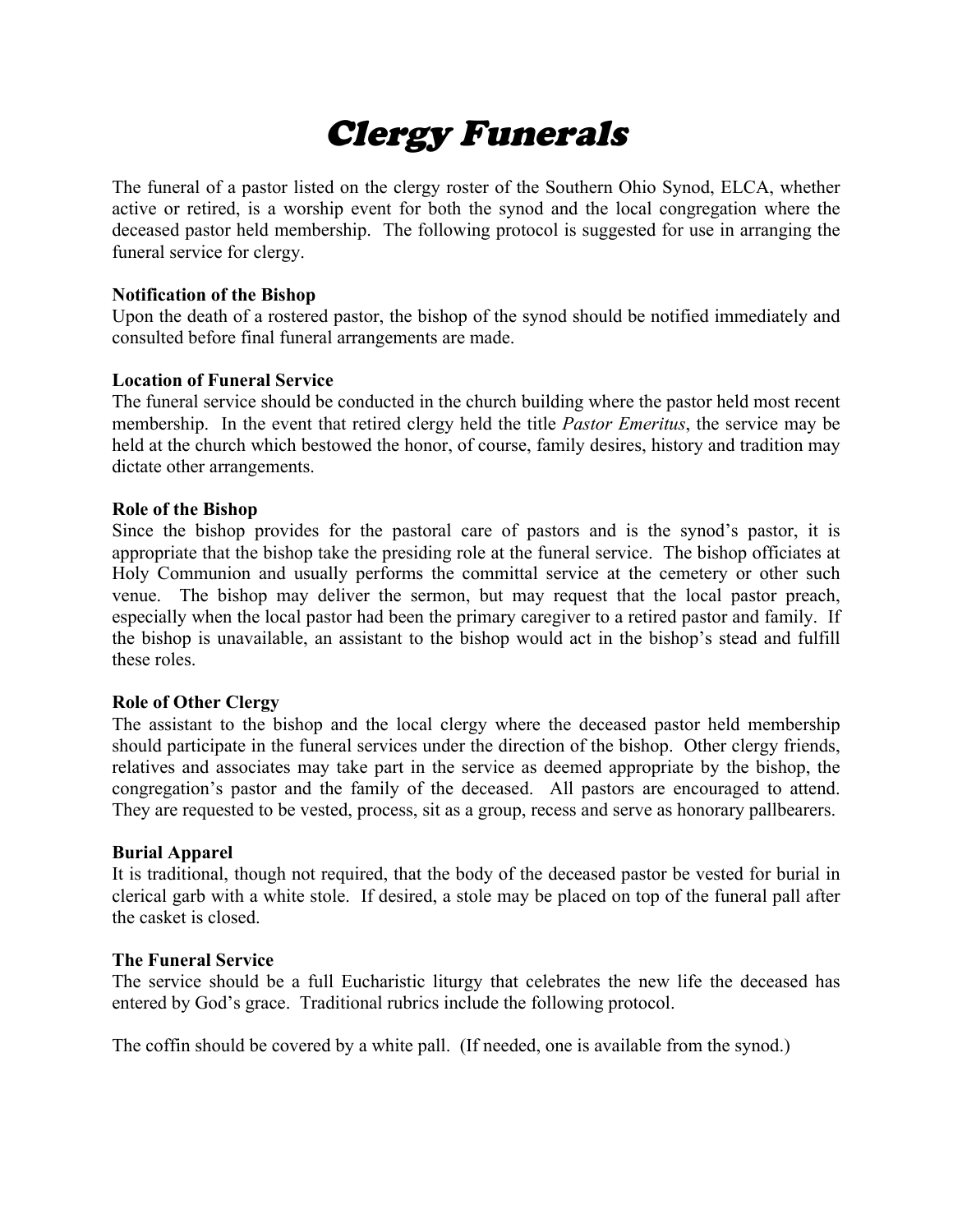The entrance into the church led by a processional cross (also available from the synod), followed by torches and/or the paschal candle. Vested clergy process in the order of conference pastors and other invited clergy, local pastor(s), officiants, with the bishop last. The coffin follows the bishop with the head of the deceased pastor toward the altar. The bereaved may follow the coffin, if they are not already seated in the worship area.

The coffin should be positioned at a right angle to the altar with the head towards the altar. (This follows the time-honored tradition of placing the deceased according to their accustomed role in the church. Clergy, as presiding ministers, face the people. Lay persons are positioned with their feet towards the altar as if facing it as part of the congregation.)

The paschal candle may be placed at the head of the coffin or to the left of it.

The service should follow the liturgy for *Burial of the Dead* as printed in the **Lutheran Book of Worship: Minister's Edition**, including appropriate hymns and the celebration of Holy Communion.

The recessional to the outside of the church follows the same order as the processional. Clergy may form an "honor guard" from the door of the church to the vehicle used to carry the coffin to the cemetery.

The processional cross may be taken to the cemetery, preceding the presiding bishop, designated officiants and coffin to the grave.

#### **Cremation**

The family or the deceased pastor may have chosen to have the body cremated either before or after the funeral service. In the event cremation precedes the service, the ashes may be placed on a small table or pedestal before the altar and covered with a small white funeral pall if available, or other appropriate white cloth, if needed, one is available from the synod.

#### **Memorial Service**

A memorial service takes place with neither the body nor ashes present. Specifics for a memorial service can be fund in the **Lutheran Book of Worship: Minister's Edition**. It is most appropriate to include a Eucharistic celebration as part of the service.

Both Funeral and Memorial services commemorate the deceased pastor's life of service to the Church on earth and celebrate the new life of glory in heaven. Both services provide for the Eucharist in remembrance of Jesus and as a foretaste of Christ's eternal feast to come.

The Bishop and the synod staff are available to answer any questions concerning clergy funeral preparations.

Adopted October 1999, revised September 2003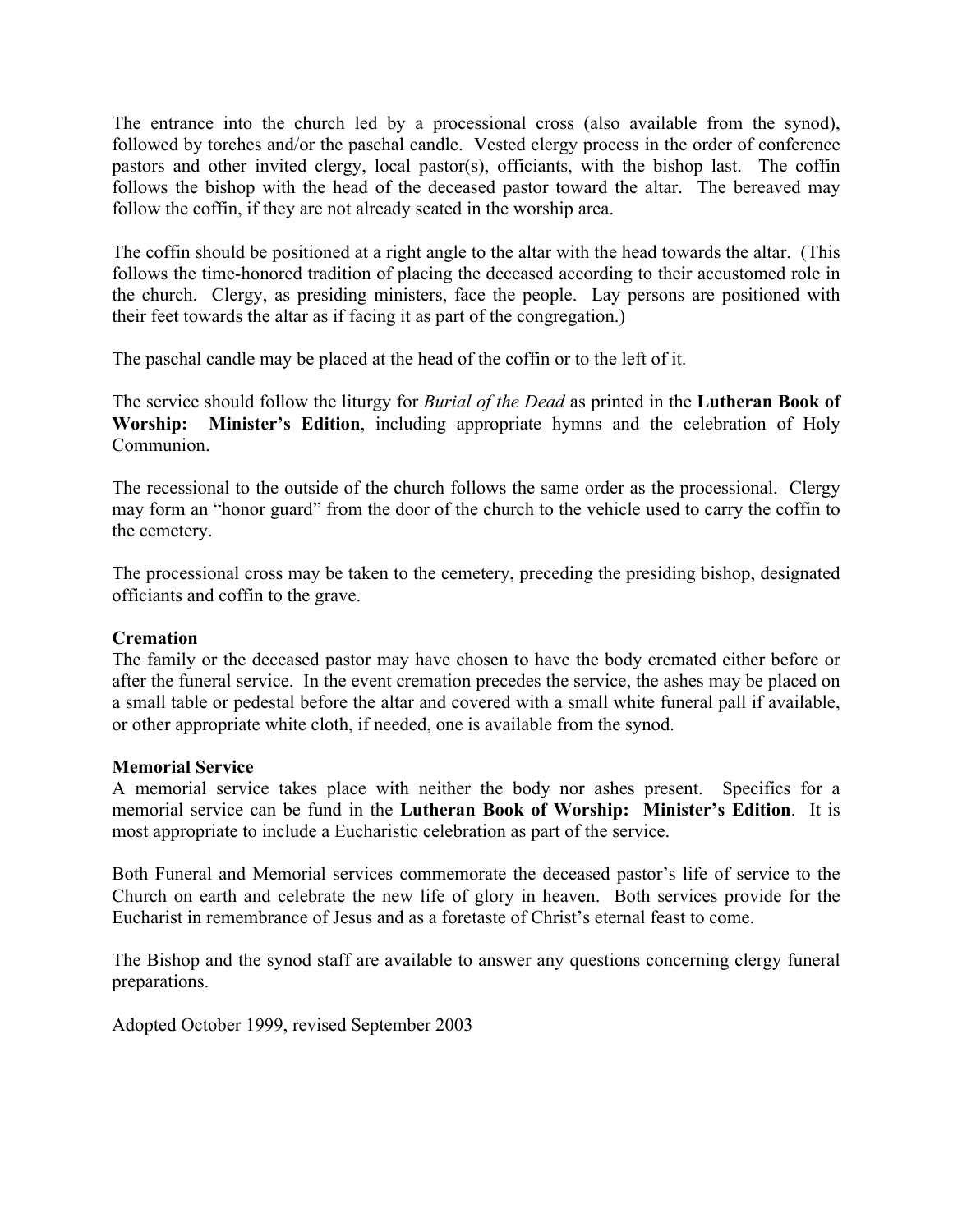## **Clergy Funeral Information**

Please complete this form and return it to the synod office for the Bishop's files. Please keep a copy for your personal files and submit another copy to the congregation where you hold membership.

|                   | <u> 1989 - Andrea Stadt Brandenburg, amerikansk politiker (d. 1989)</u>                                              |
|-------------------|----------------------------------------------------------------------------------------------------------------------|
|                   | <u> 2000 - Andrea San Andrea San Andrea San Andrea San Andrea San Andrea San Andrea San Andrea San Andrea San An</u> |
| <b>Education:</b> |                                                                                                                      |
|                   | Service to the Church (Calls to Congregation or Agencies/Dates)                                                      |
|                   |                                                                                                                      |
|                   | ,我们也不会有什么。""我们的人,我们也不会有什么?""我们的人,我们也不会有什么?""我们的人,我们也不会有什么?""我们的人,我们也不会有什么?""我们的人                                     |
|                   | ,我们也不会有什么。""我们的人,我们也不会有什么?""我们的人,我们也不会有什么?""我们的人,我们也不会有什么?""我们的人,我们也不会有什么?""我们的人                                     |
|                   | ,我们也不会有什么。""我们的人,我们也不会有什么?""我们的人,我们也不会有什么?""我们的人,我们也不会有什么?""我们的人,我们也不会有什么?""我们的人                                     |
|                   |                                                                                                                      |
|                   |                                                                                                                      |
|                   |                                                                                                                      |
|                   |                                                                                                                      |